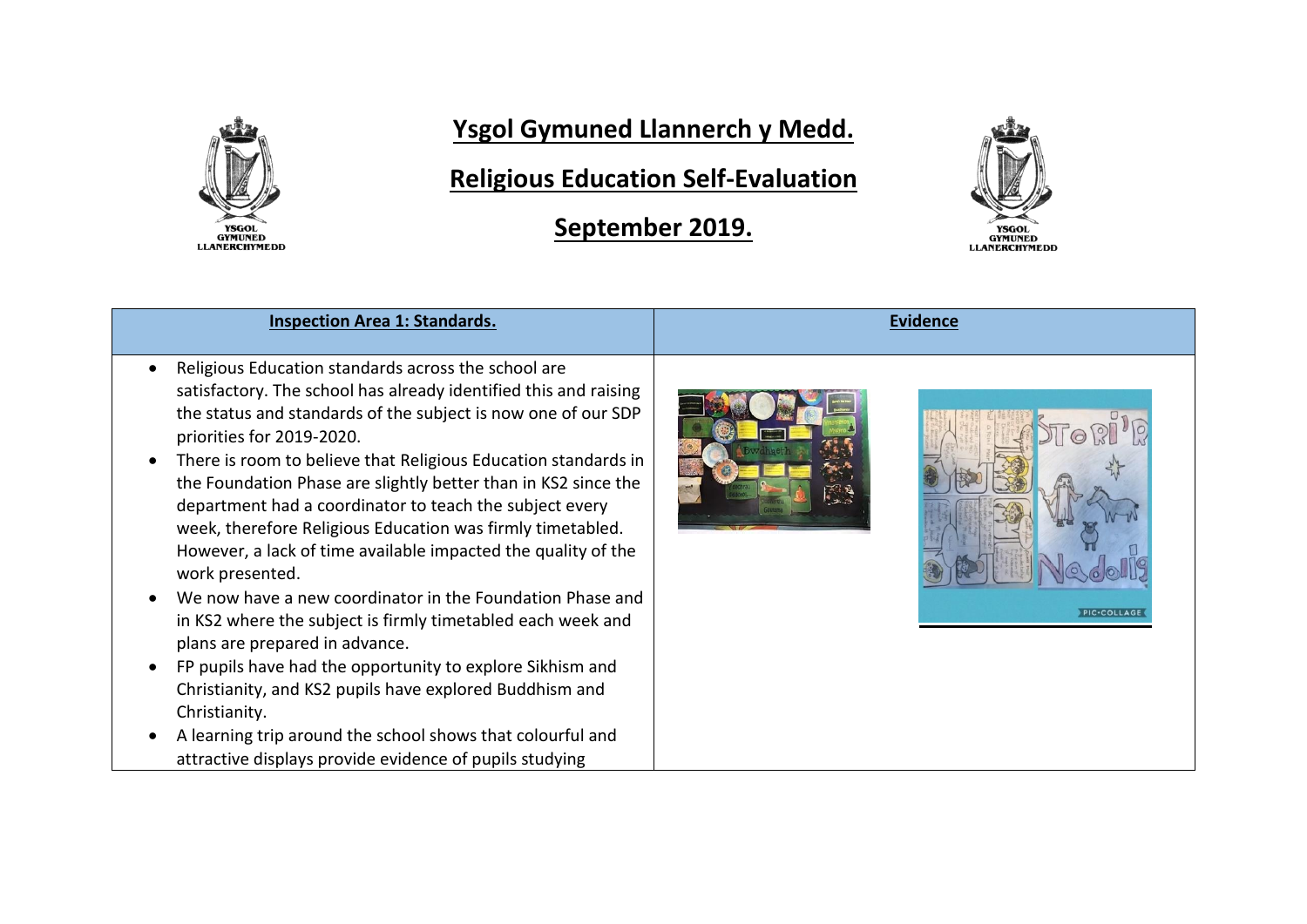Sikhism and Buddhism and of activities that develop their mind skills and creativity.

 Book scrutiny reports show that pupils develop their skills across the curriculum by undertaking Religious Education activities, but it must be insured that this is consistent and happens across the school.

## **OPINION: GOOD.**





**Buddhis** 

| <b>Matters for Action:</b>                                    |                 |
|---------------------------------------------------------------|-----------------|
|                                                               |                 |
| <b>Ensure that Religious Education is firmly timetabled</b>   |                 |
| each week.                                                    |                 |
| <b>Ensure that units of Religious Education work are</b>      |                 |
| planned in advance.                                           |                 |
| <b>Inspection Area 2: Wellbeing and attitudes to learning</b> | <b>Evidence</b> |
|                                                               |                 |
|                                                               |                 |
| Pupils enjoy learning about different beliefs and enjoy       |                 |
| reflection sessions. They are encouraged and guided to think  |                 |
| about other people, different situations and to respond to    |                 |
|                                                               |                 |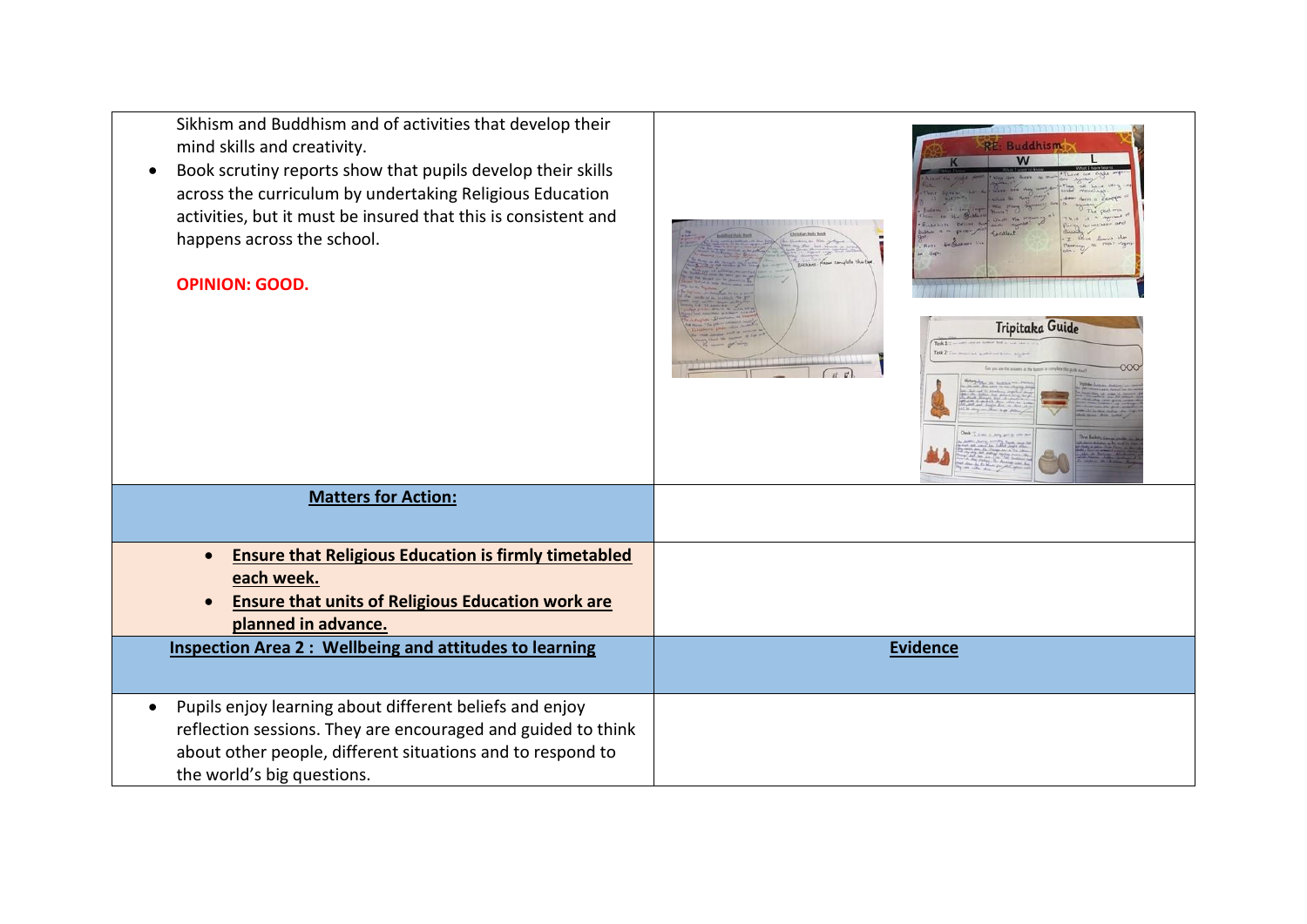- A book scrutiny report notes that the Big Questions of the World are mainly discussed in KS2 and that there is room to spread this lower down in the school.
- Reflection opportunities happen weekly in class at circle time and in assemblies. Pupils have the opportunity to quietly reflect and to consider their feelings, values, events etc.
- The result of class discussions and discussions between staff note that Religious Education learning experiences must be expanded further than religious activities from the Bible alone and that the subject must be timetabled more effectively. Estyn's thematic visit report on Health and Wellbeing in November 2018 notes that this area is very good and has elements that are excellent.









| <b>Matters for Action:</b>                                                                                                                                                                                                                                    |  |
|---------------------------------------------------------------------------------------------------------------------------------------------------------------------------------------------------------------------------------------------------------------|--|
| Raise the status and understanding of this subject with each<br>member of staff to ensure that there is a positive mindset<br>when teaching the subject.<br>Ensure that Religious Education has a clear place in the<br>$\bullet$<br>Wellbeing questionnaire. |  |
| Inspection Area 3 : Teaching and learning experiences in<br><b>Religious Education</b>                                                                                                                                                                        |  |

## **OPINION : VERY GOOD**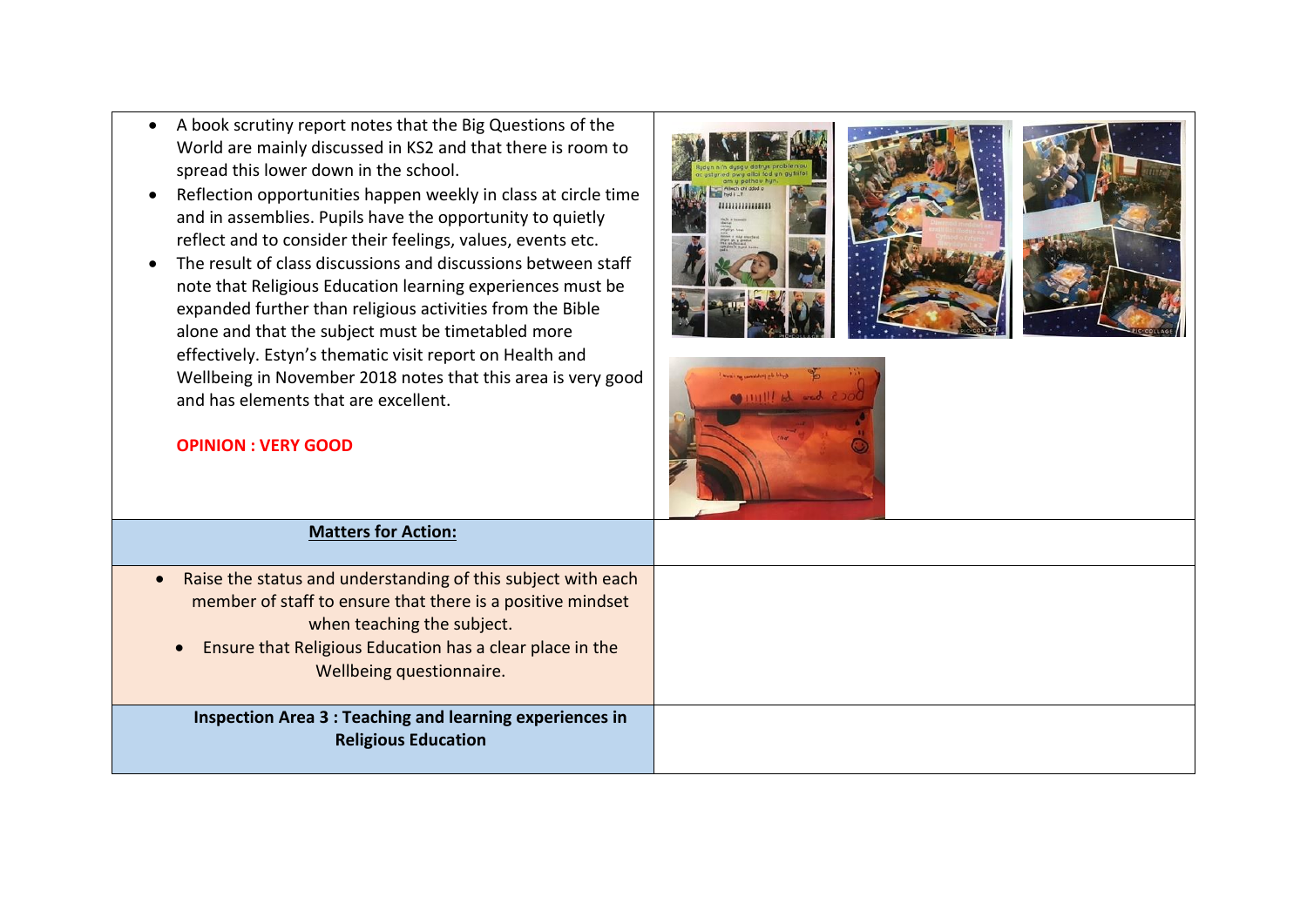- The school satisfies the statutory requirements of Religious Education but acknowledges that there is room to improve this further.
- There are now two Whole School assemblies, one at the start of the week and one at the end. A FP teacher conducts one assembly and the parish vicar conducts the other. The weekly visit of the vicar is an effective arrangement that has existed for 3 years at the school. Assemblies for Foundation Phase and the Junior Department are also held in addition to circle time or discussion sessions to respond to global events.
- The pupils take part in Thanksgiving, Christmas and Easter services held in the parish church.
- Religious Education is now timetabled each week across the school and there are plans in place for lessons and services.
- The activities held effectively develop pupils' knowledge and understanding of religious beliefs, teachings and practices in addition to their subject skills and their cross-curricular skills.
- The school promotes values that help pupils to differentiate between good and bad.
- Circle time and class discussions give pupils the opportunity to develop their ability to reflect on religious and unreligious responses to basic questions and to reflect on their own values.
- Assessment for learning is given forefront attention across the school, therefore the feedback for pupils' work is very praiseworthy, and the next steps to progress the learning are very clear.
- Religious Education is now a priority in the SDP 19-20 and is planned as a separate subject but within the learning areas and to respond to the requirements of the 4 purposes.



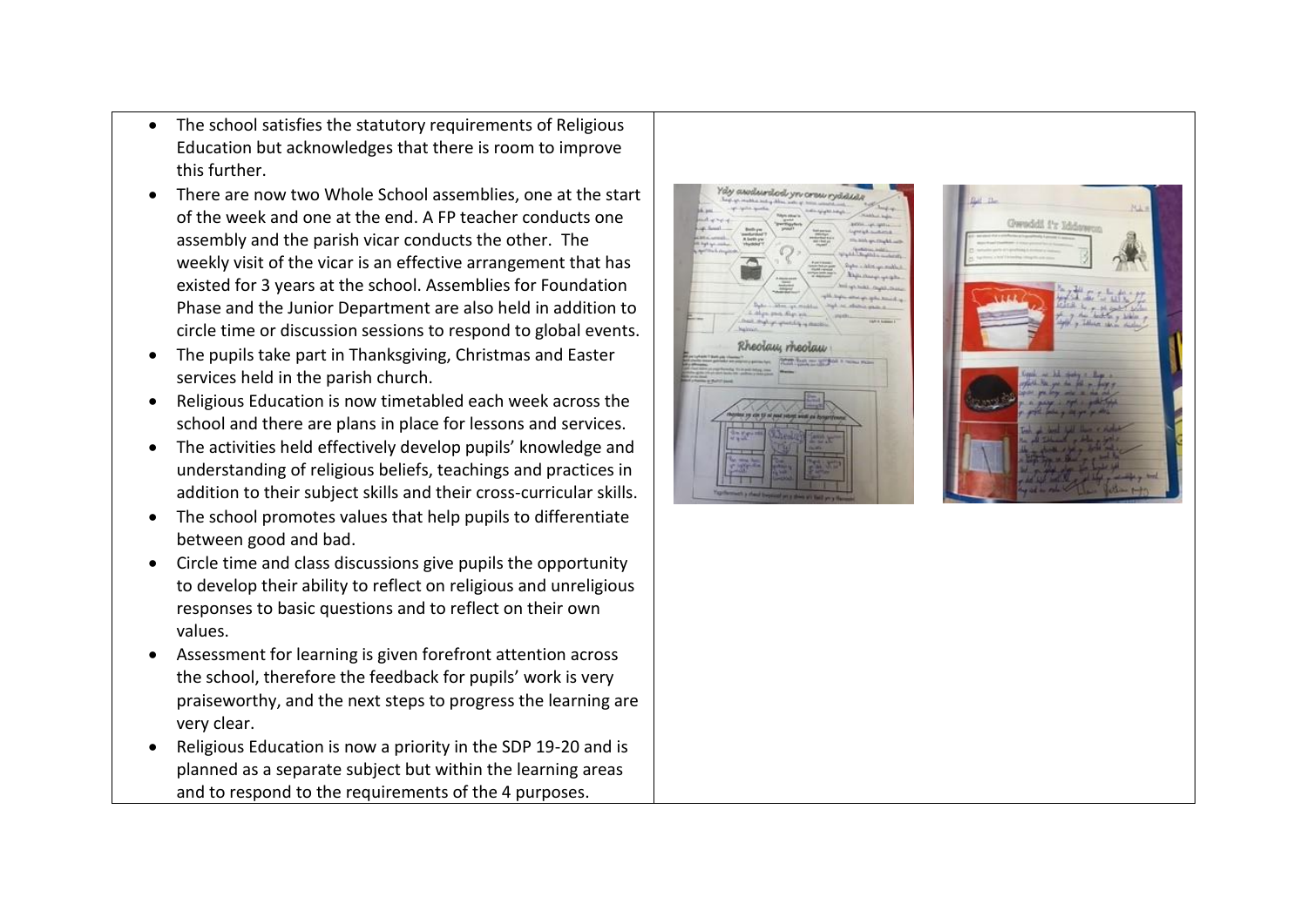| <b>OPINION: GOOD.</b>                                                                                                                                                                                                                                                                                                                                                                                                                                                                                                                                                                                                                                                                                                                                                                                                                                                                                                                                                     |
|---------------------------------------------------------------------------------------------------------------------------------------------------------------------------------------------------------------------------------------------------------------------------------------------------------------------------------------------------------------------------------------------------------------------------------------------------------------------------------------------------------------------------------------------------------------------------------------------------------------------------------------------------------------------------------------------------------------------------------------------------------------------------------------------------------------------------------------------------------------------------------------------------------------------------------------------------------------------------|
| <b>Matters for Action</b>                                                                                                                                                                                                                                                                                                                                                                                                                                                                                                                                                                                                                                                                                                                                                                                                                                                                                                                                                 |
| Ensure that each teacher is aware of the<br>requirements of the Religious Education Framework.                                                                                                                                                                                                                                                                                                                                                                                                                                                                                                                                                                                                                                                                                                                                                                                                                                                                            |
| 4 : Care, Support and Guidance                                                                                                                                                                                                                                                                                                                                                                                                                                                                                                                                                                                                                                                                                                                                                                                                                                                                                                                                            |
| Collective worship sessions are very effective and the<br>sessions are planned i advance by the teacher. An<br>opportunity is given to discuss and raise awareness of<br>the Red Cross, Bernados, homeless, recycling,<br>presenting morals, Aesop tales and a different prayer<br>for each assembly. The parish vicar also holds a whole<br>school service. Although assemblies are planned in<br>advance, the school encourages the voice of the pupil<br>and sometimes matters arise for discussion and<br>reflection in assembly. These collective worship<br>sessions help and encourage pupils to develop certain<br>values and to establish their spiritual and moral<br>beliefs.<br>Each class has a 'bocs bwrw bol' (opening up box) for<br>pupils to share their concerns with a member of<br>staff.<br>Welfare questionnaire results note that most pupils<br>feel happy and safe at the school and feel that they<br>have someone to turn to if they need to. |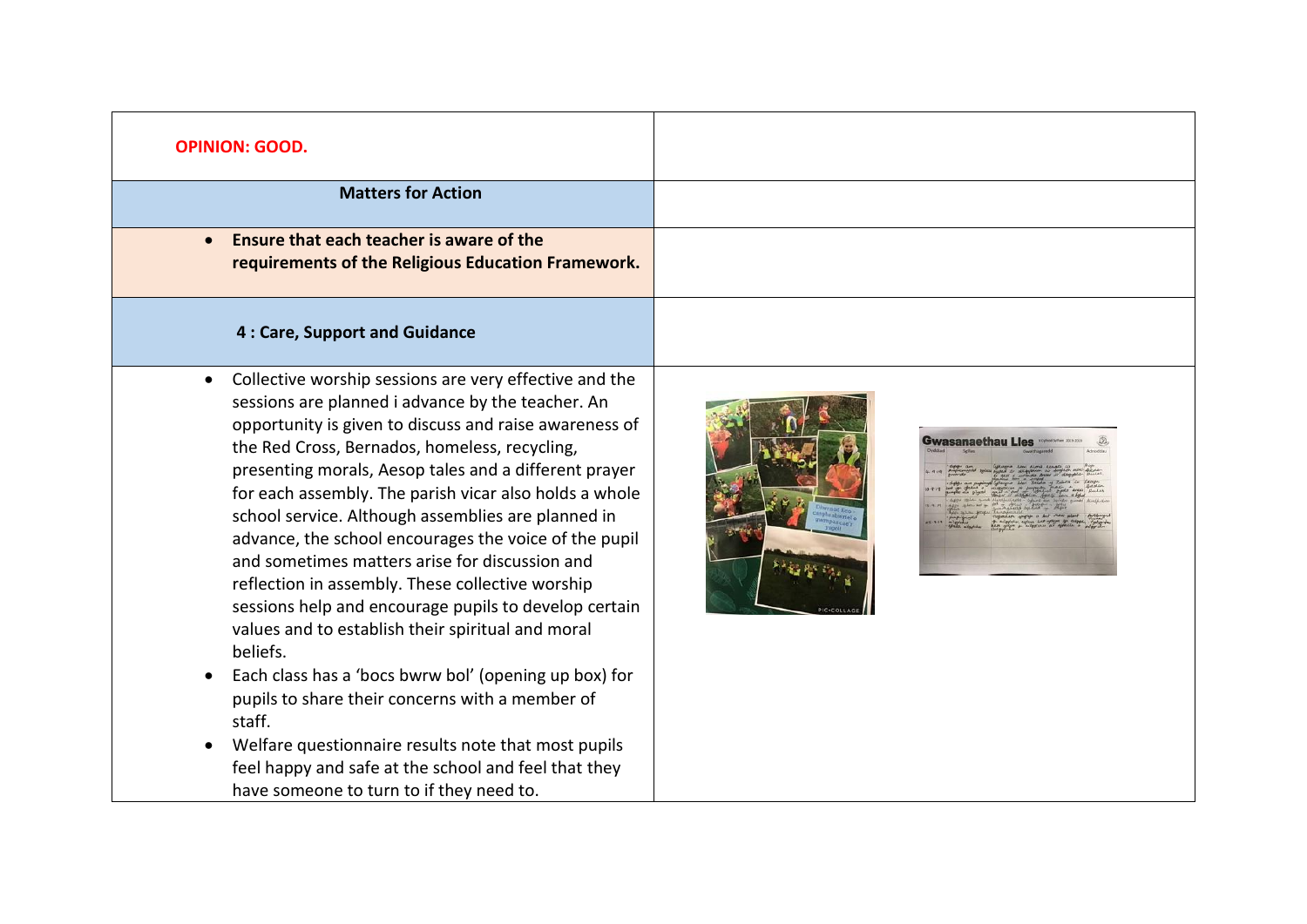- The whole school visits the Chapel or Church twice a term to for a service by the parish vicar or to hold a service for members of the community.
- The school is at the heart of the community and this is very important. All efforts are made to invite members of the community to the school to enjoy shopping evenings, concerts, coffee mornings etc. In addition to this, a group of pupils visits old people's homes in the village to sing carols during Christmas.
- The Eco Council ensures that groups of pupils pick up litter around the village, and posters to prevent dog littering were placed around the village with the collaboration of the community council. The school has close contact with the parish vicar, the school's welfare officer and the pcso police service that hold workshops to promote different aspects of safety for pupils.
- All of these actions effectively influence the pupils to nurture an understanding of their culture, community and to be active citizens in their community.

## **OPINION: VERY GOOD.**